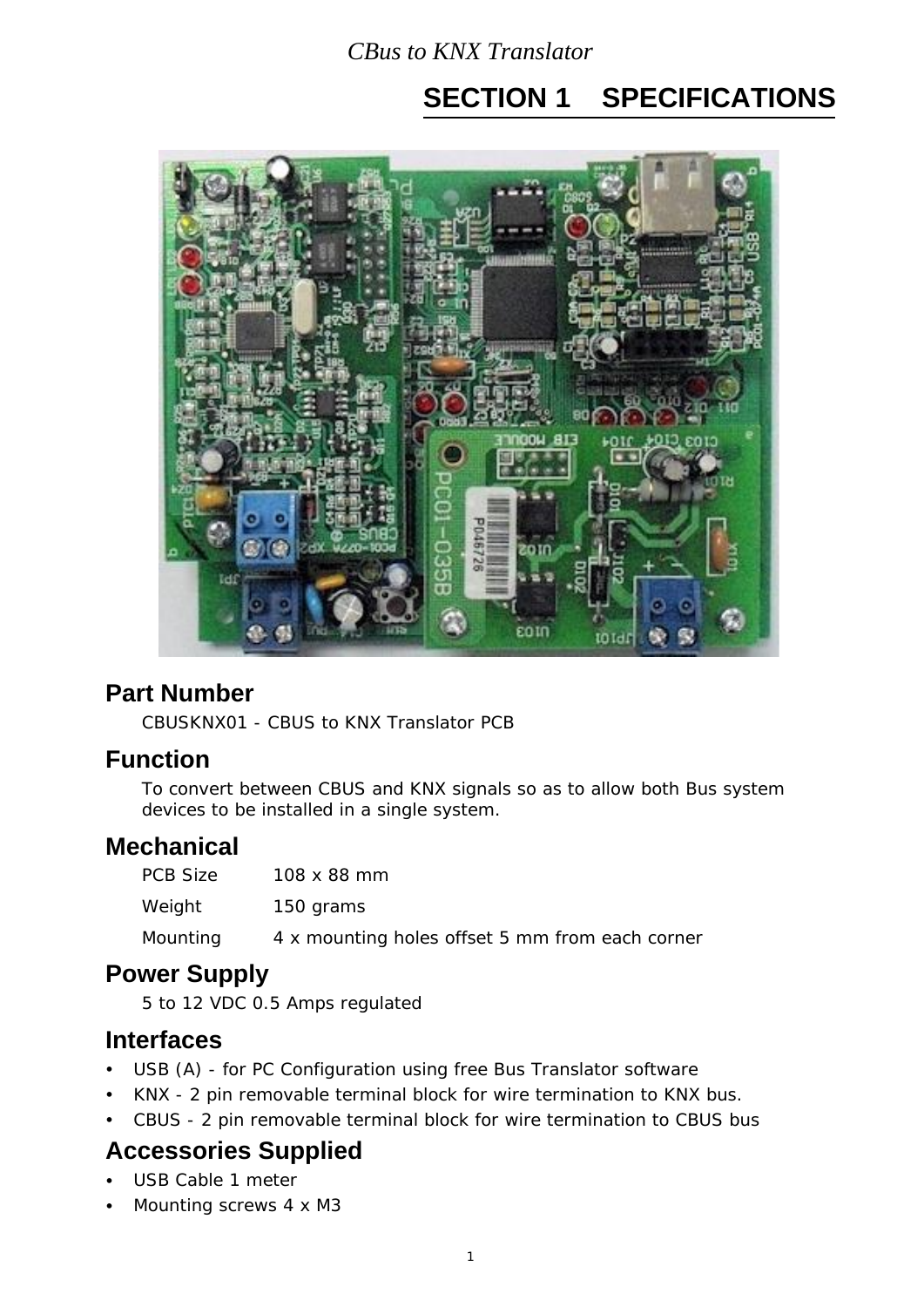• Terminal Blocks 2 x 2 way removable

## **Electrical Isolation**

The CBUS and KNX busses are electrically isolated from each other as well as to the CBUS to KNX Translator power supply.

# **CBUS**

- Number of CBUS Group Addresses: 3000
- Unit Address of CBUS Interface: 0 to 255
- Applications and Commands Supported
	- Lighting (\$38)
	- Trigger (\$CA)
	- $\div$  Zones (\$01)
	- Security (\$D0)
	- Clock and Timekeeping (\$DF)
	- $\div$  Custom (\$02 to \$FE)

## **KNX**

- Number of KNX group Addresses: 3000
- KNX Device Address of KNX Interface: Can be specified
- Telegrams Supported
	- 1 bit On/OFF EIS 1
	- 4-bit Relative Dimming EIS 2
	- ❖ Time EIS 3
	- ◆ Date FIS 4
	- Floating Point EIS 5
	- 1 byte (Scaling) EIS 6

# **Principle of Operation**

The product translates telegrams from CBUS to KNX and vice versa. This is done by mapping a CBUS telegram to KNX and vice versa.

The Bus Translator software is used to configure the mapping of addresses between the Bus Systems. The software does not do any programming of CBUS and KNX; this must be done by the respective CBUS Toolkit and ETS tools.

In the CBUS to KNX mapping page, a CBUS Application and group address is mapped to a KNX Group address of telegram type On/Off (1-bit), Relative Dimming (4-bit), Time, Date. Floating Point (2-byte), and Scaling (1-byte) according to the requirements of the installer. When a CBUS message of the specified Application and Group address is received by the Translator, it sends a KNX telegram of the corresponding type to the KNX bus.

In the KNX to CBUS Mapping page, a KNX group address of a specified type (On/Off, Relative Dimming, Time, Date, Floating, Scaling) is mapped to CBUS Application and Group address. When a KNX telegram is received, the Translator will send a CBUS Message of the specified Application and Group Address to CBUS.

Up to 3000 group addresses can be added to the KNX to CBUS and CBUS to KNX tables.

The Date and Time can be synchronised between CBUS and KNX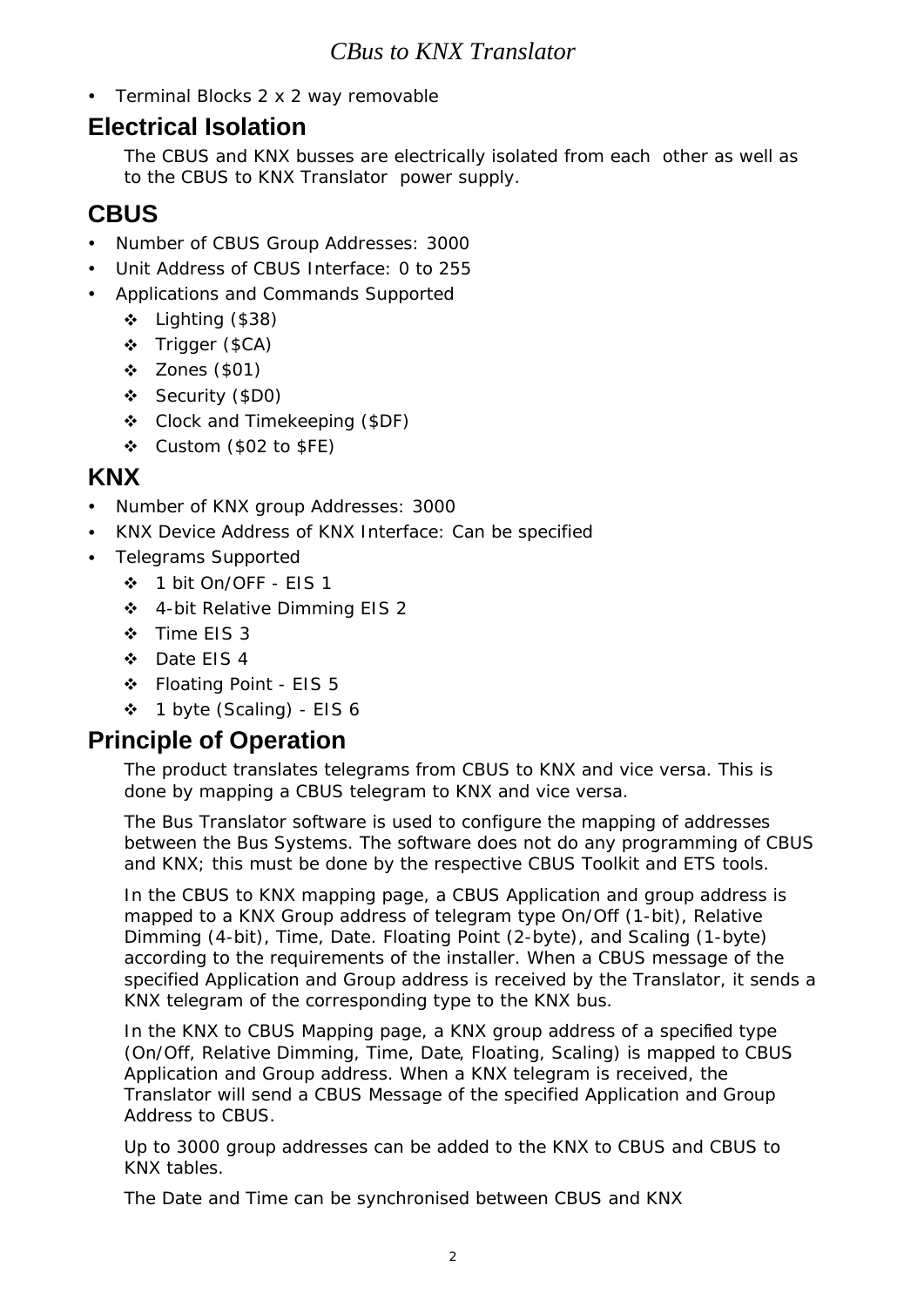# **SECTION 2 INSTALLATION**

# **LED Indicators**

- RDY (Green) Indicates Power On.
- INO (Red) Blinks when CBUS telegram is received from CBUS. Off when idle.
- OUT0 (Red) Blinks when CBUS telegram is sent to CBUS. Steady when no acknowledgment is received from CBUS after outgoing telegram. Off when idle.
- ERR0 (Red) Steady when CBUS is not connected or CBUS power supply is not on, or when the CBUS interface is not initialised or has an initialisation error. Flashes continuously if the U2 EEPROM is not present Off when idle.
- IN1 (Red) Blinks when KNX telegram is received from KNX. Off when idle.
- OUT1 (Red) Blinks when KNX telegram is sent to KNX. Steady when no acknowledgment is received from CBUS after outgoing telegram. Off when Idle.
- ERR1 (Red) Steady when KNX is not connected or KNX power supply is not on, or when the KNX interface is not initialised or has an initialisation error. Flashes continuously if the U2 EEPROM is not present. Off when idle.
- D11 (Green) blinks when data is received from the USB Port. Off when idle.
- D12 (Red) blinks when data is sent to the USB Port. Off when idle.
- LD1 (Red) on CBUS Submodule. On when Burden is enabled
- LD2 (Red) on CBUS Submodule. ON Steady when idle, Blinks during CBUS communication
- LD3 (Green) on CBUS Submodule. OFF when Network Voltage is low or Clock is not present. ON Steady when Voltage and Clock are present. Flashing when Bus Voltage is marginal (15-20V)

# **Connections and Setup**

- 1 Connect the 12V power supply to the Terminal Blocks marked 12V and GND, taking note of the correct polarity. The module is protected against reverse connection.
- 2 Connect the CBUS Bus Cable to the CBUS terminal blocks, taking note of the correct polarity. The positive wire of the CBUS signal has a DC voltage of over 20 volts. The module is protected against reverse connection of the CBUS Bus. A CBUS Power Supply or Dimmer must be present on the CBUS network in order for product to send and receive CBUS commands
- 3 Connect the KNX Bus Cable to the CBUS terminal blocks, taking note of the correct polarity. The positive wire of the KNX signal has a DC voltage of over 20 volts. The module is protected against reverse connection of the KNX Bus. A KNX Power Supply must be present on the KNX bus in order for the product to send and receive KNX commands.
- 4 Turn on power to the module. The RDY green led should turn on and the other LEDS will blink for a few seconds while the Bus Interfaces are being initialised. After initialisation, only the RDY LED will be stady on provided both CBUS and KNX Buses are powered up. The module is now ready for operation if it has been programmed. If it has not been programmed, then use the Bus Translator Software to program the module.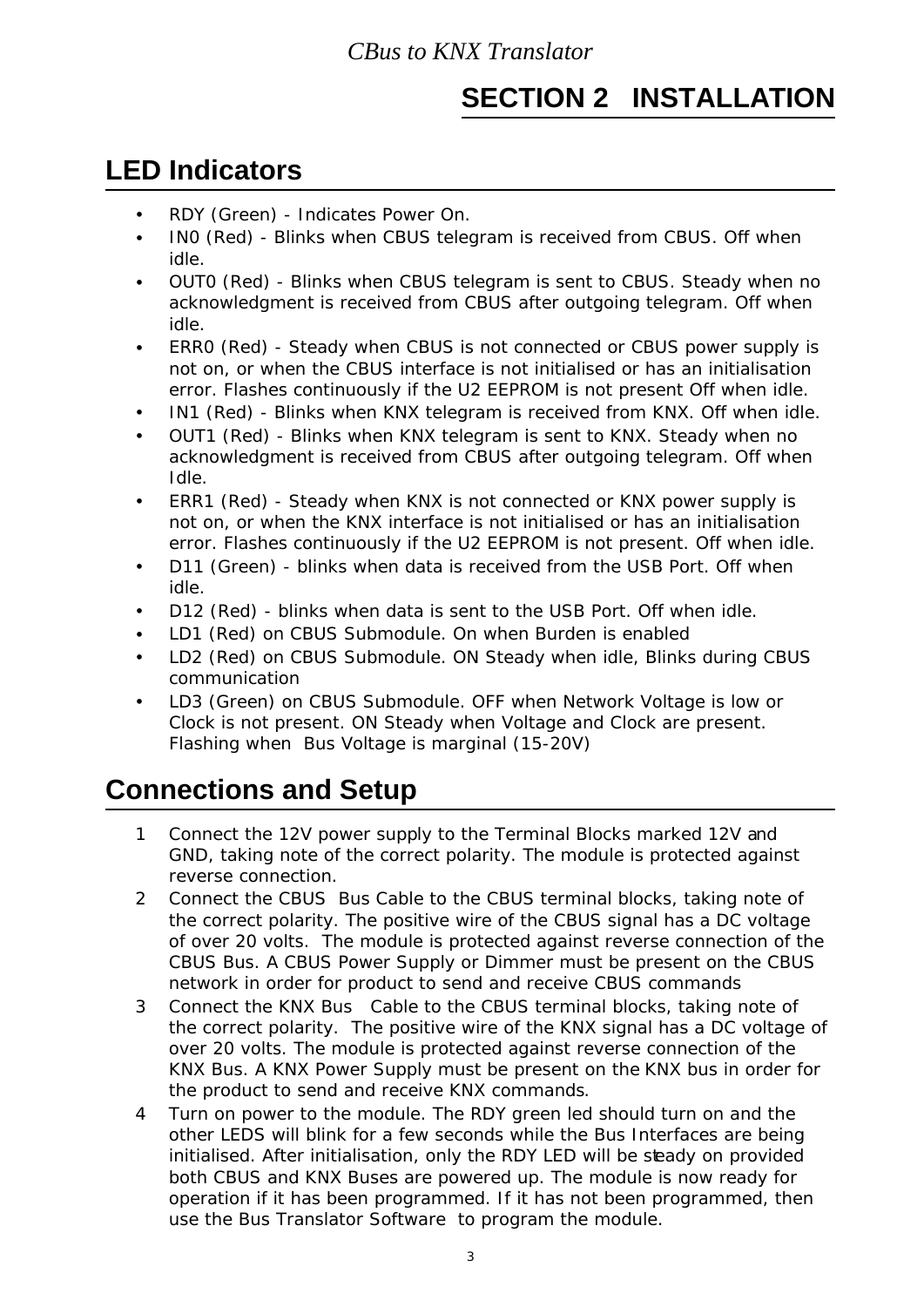# **SECTION 3 PROGRAMMING**

# **Bus Translator Software**

The Bus Translator software tool (for Windows) can be downloaded from http://www.cytech.biz/bus\_translator.html.

# **USB Driver Installation**

Connect the supplied USB cable between the PC and the CBUS to KNX Translator. If there is an available Internet connection, Windows 7 will silently connect to the Windows Update website and install any suitable driver it finds for the device. If the automatic installation takes place there is no need to continue with the procedure outlined below.

## **For Windows XP**

- If there is no available Internet connection or Windows XP SP 2 is configured to ask before connecting to Windows Update, the "Found New Hardware" screen appears. displayed. Select "No, not this time" from the options available and then click "Next" to proceed with the installation. Select "Install from a list or specific location (Advanced)" and then click "Next".
- 2 Select "Search for the best driver in these locations" and browse to the folder Program Files\Cytech\Bus Translator Configurator\USB Drivers\ Click next to proceed.
- 3 If the message dialogue that "the software has not passed Windows Logo Testing" appears, click on "Continue Anyway" to continue with the installation.
- 4 The Wizard will install the necessary driver files and show when the installation has been completed. Click Finish to complete the installation.

#### **For Windows 7**

- 1 If no suitable driver is automatically found then the following procedure should be followed.
- 2 Press the Windows start button to bring up the start menu and select "Control Panel".
- 3 From the Control Panel window select Hardware and Sound. At the next screen select Device Manager
- 4 In the Device Manager window there will be a device under Other Devices with a yellow warning symbol to indicate a problem i.e. no driver installed. The text next to this device will depend on the device attached. In this example the device was a TTL232R device. Right click on the other device (TTL232R in this example) to bring up a menu as shown below. From the displayed menu select "Update Driver Software…"
- 5 This then displays the option for an automatic search or a manual search. Select the second option to browse manually. In the address box put the exact location where the drivers have been saved to.
- 6 After entering the address select "NEXT" to start the installation. When the installation has finished a completion screen is displayed.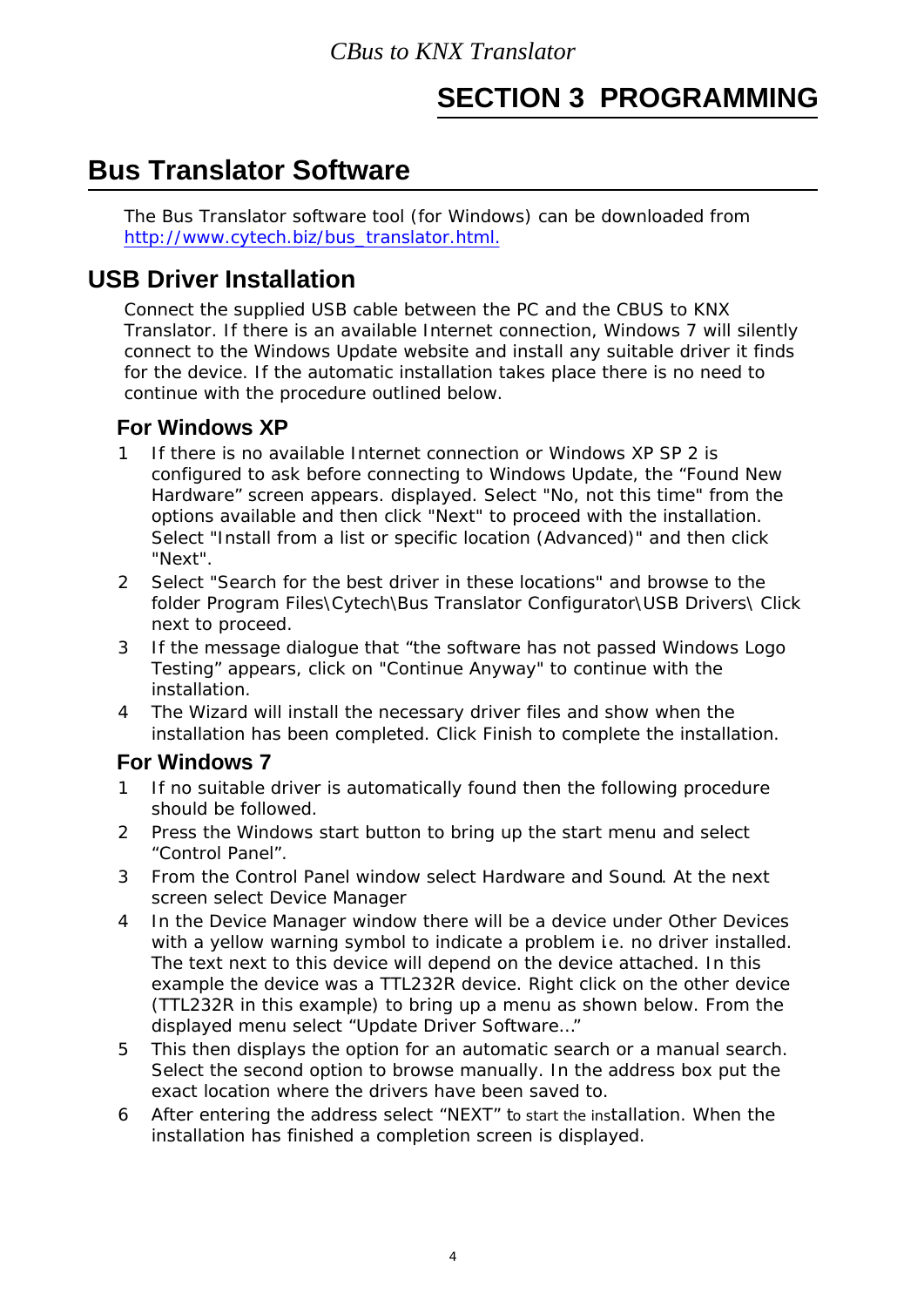# **Using the Bus Translator Software**

The Bus Translator opens with a blank screen.

|      |      | C Untitled - Bus Translator Configurator               |                           |                                 |        |   |
|------|------|--------------------------------------------------------|---------------------------|---------------------------------|--------|---|
| File | View | Transfer                                               | Options                   | Help                            |        |   |
|      |      | <b>B B B</b> Write to EEPROM <b>C</b> Read from EEPROM |                           |                                 |        |   |
|      |      |                                                        |                           |                                 |        |   |
|      |      |                                                        |                           |                                 |        |   |
|      |      |                                                        |                           |                                 |        |   |
|      |      |                                                        | <b>Select Translation</b> |                                 |        |   |
|      |      |                                                        |                           | Select the required translation |        |   |
|      |      |                                                        | Translation               | Cbus-KNX                        |        | × |
|      |      |                                                        |                           | OK                              | Cancel |   |
|      |      |                                                        |                           |                                 |        |   |
|      |      |                                                        |                           |                                 |        |   |

Click File > New and select CBUS-KNX.

|          | View Transfer<br>File<br>Help<br><b>Options</b>    |         |  |  |  |  |
|----------|----------------------------------------------------|---------|--|--|--|--|
|          | <b>B B</b> write to EEPROM<br>Read from EEPROM     |         |  |  |  |  |
|          | Translation Properties   Cbus to KNX   KNX to Cbus |         |  |  |  |  |
| $-1$     | <b>Cbus Properties</b>                             |         |  |  |  |  |
|          | <b>Cbus SIM Version</b>                            | Unknown |  |  |  |  |
|          | <b>Ebus Unit Address</b>                           | 255     |  |  |  |  |
|          | Dimming Ramp Time                                  | 4       |  |  |  |  |
| $\equiv$ | <b>KNX Properties</b>                              |         |  |  |  |  |
|          | KNX Area                                           | 1       |  |  |  |  |
|          | <b>KNX</b> Line                                    | 1       |  |  |  |  |
|          | 200<br><b>KNX Device Address</b>                   |         |  |  |  |  |
|          | Maximum number of security zones                   | 8       |  |  |  |  |

The top Menus are described below;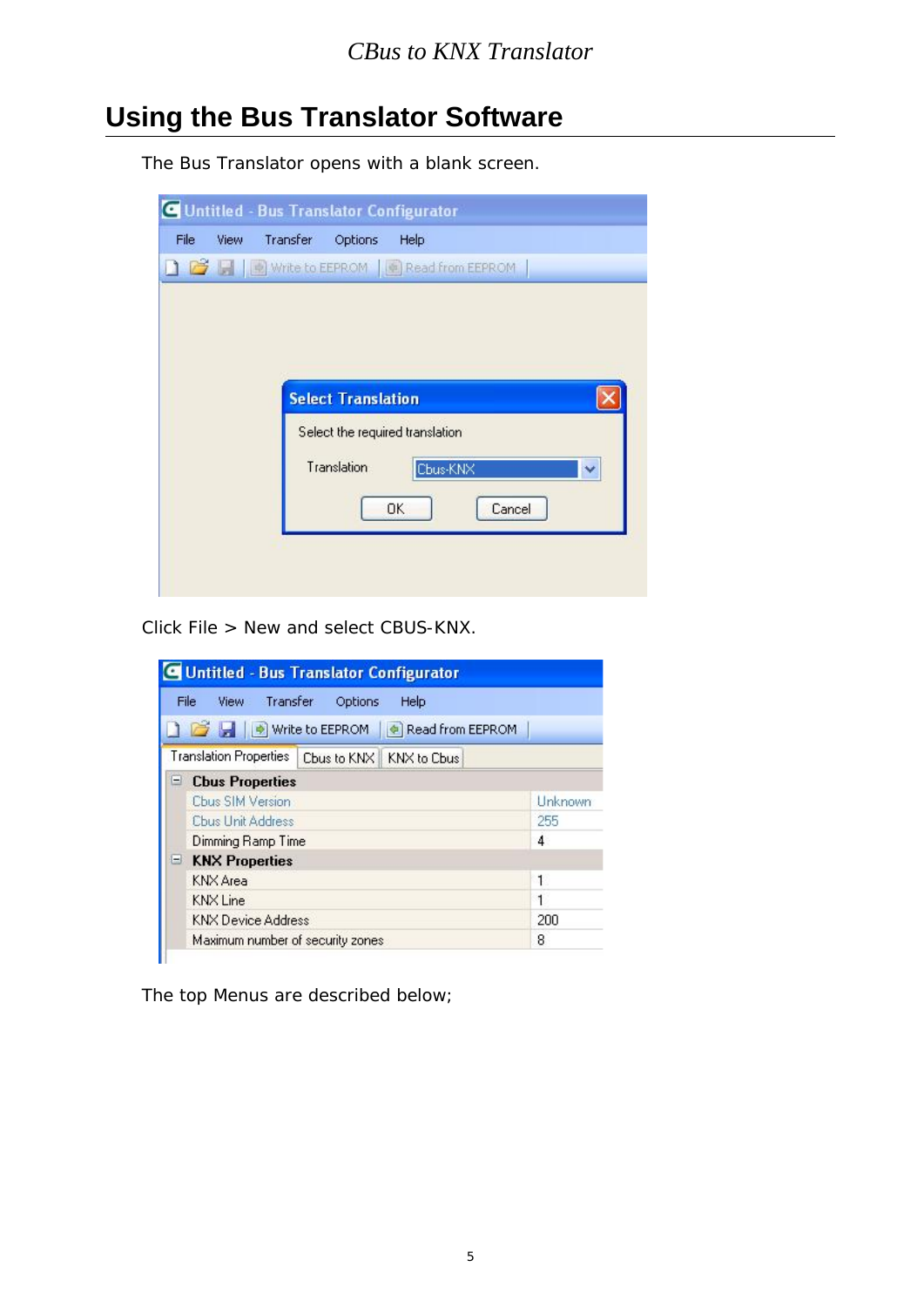# **File Menu**



New - Start a new File

Open.. - Open a saved .btxc file

Save - Save a file as .btcx

Save As.. - Save and enter file name for .btcx file

### **View > I/O Monitor**

If I/O monitor is checked then the bottom window will show the messages between the software and the CBUS to KNX translator. This is useful for testing and diagnostic purposes.

## **Transfer**



- System Information Read System Information from the module including Type of Module and firmware version.
- Write to EEPROM Write programmed Configuration to the module.
- Read from EEPROM Read the programmed configuration from the module.
- Upgrade Firmware Upgrade module firmware to a later version. This will be described later.

# **Options > Settings**

| <b>UcmConnection</b> |     |                             |
|----------------------|-----|-----------------------------|
| Interface            | USB |                             |
| Serial Number        |     |                             |
|                      |     | <b>Scan For USB Devices</b> |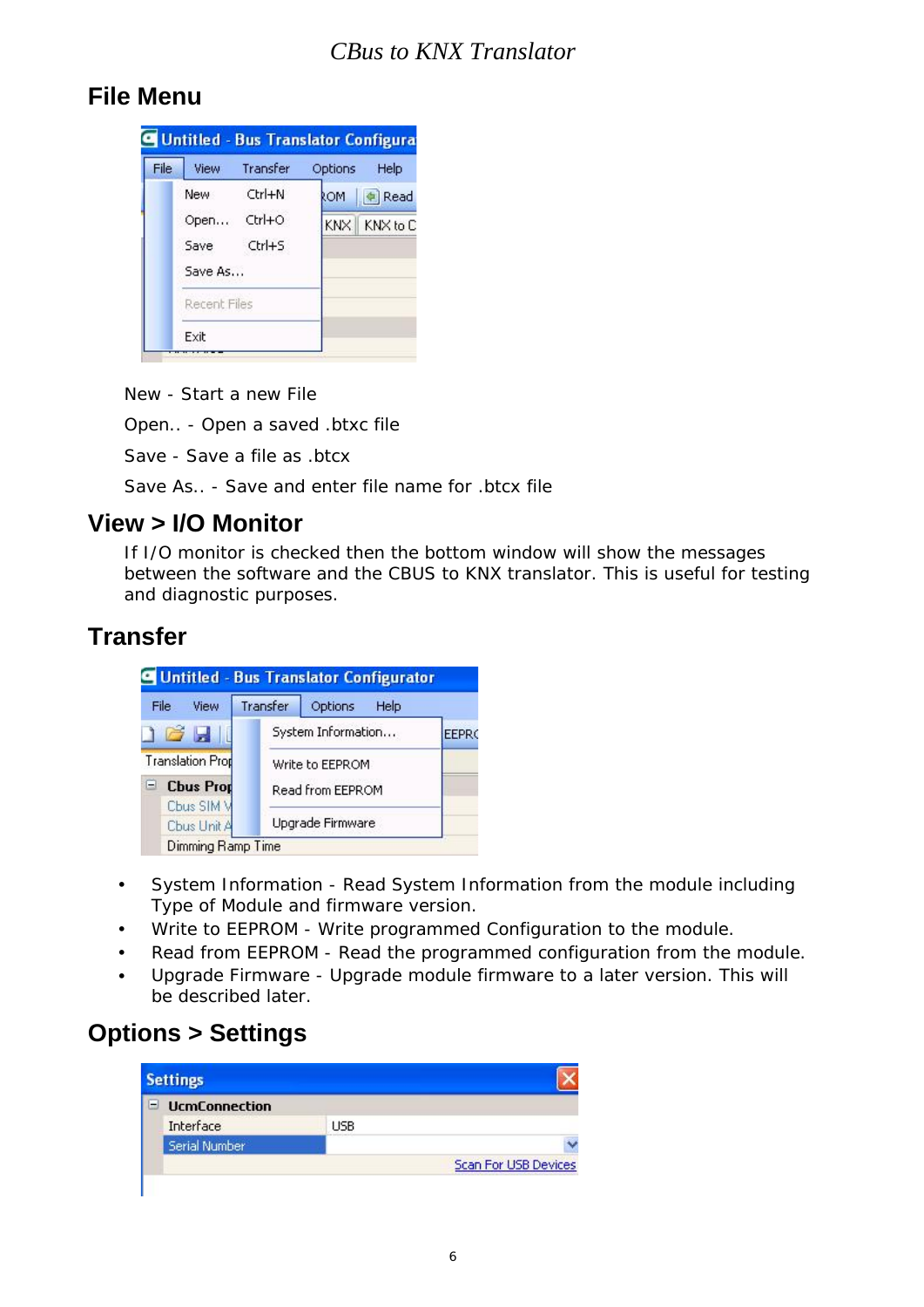For Interface Choose USB (NOT RS232 or Ethernet). Click the handle to the right of Serial Number. You should see a serial number e.g. "A7007is3" in the dropdown box. If this is blank then the USB Driver may not have not been installed correctly or the USB cable has not been connected. Click the text "Scan for USB Devices", wait a few seconds and look for the dropdown box again. If it is not found, close and open Bus Translator software again. If the serial number still is not detected, the driver may be corrupt or an old version of the driver may be installed. Un-install the driver in Control Menu then reinstall it using the procedure described above.

## **Help > About**

Displays the version of the software.

# **Programming**

The 3 tabs below the toolbar are Translation Properties, CBUS to KNX and KNX to CBUS, shown below.

| C Untitled - Bus Translator Configurator           |         |
|----------------------------------------------------|---------|
| View Transfer<br>File<br>Options<br>Help           |         |
| <b>B B</b> Write to EEPROM<br>Read from EEPROM     |         |
| Translation Properties   Cbus to KNX   KNX to Cbus |         |
| <b>Cbus Properties</b><br>-                        |         |
| <b>Cbus SIM Version</b>                            | Unknown |
| <b>Ebus Unit Address</b>                           | 255     |
| Dimming Ramp Time                                  | 4       |
| <b>KNX Properties</b><br>U                         |         |
| KNX Area                                           | 1       |
| <b>KNX</b> Line                                    | 1       |
| <b>KNX Device Address</b>                          | 200     |
| Maximum number of security zones                   | 8       |

# **Translation Properties**

#### **CBUS Properties**

- CBUS SIM Version This is the firmware version of the CBUS Interface (SIM). This number is seen only after a Read from EEPROM and is a write-only field.
- CBUS Unit Address This shows the CBUS Unit address of the CBUS Interface (SIM). This number is seen only after a Read from EEPROM and is a write-only field. The Unit Address can be changed only using the CBUS Toolkit software.
- Dimming Ramp Time This is the time to ramp from maximum to minimum brightness and vice versa. In order for dimming commands to be synchronised between CBUS and KNX, both bus systems should be programmed with the same value using their respective software tools, otherwise dimming rates will be different when two lights on both busses are dimmed or brightened.

#### **KNX Properties**

KNX Area - This is the KNX Area number 1 to 15.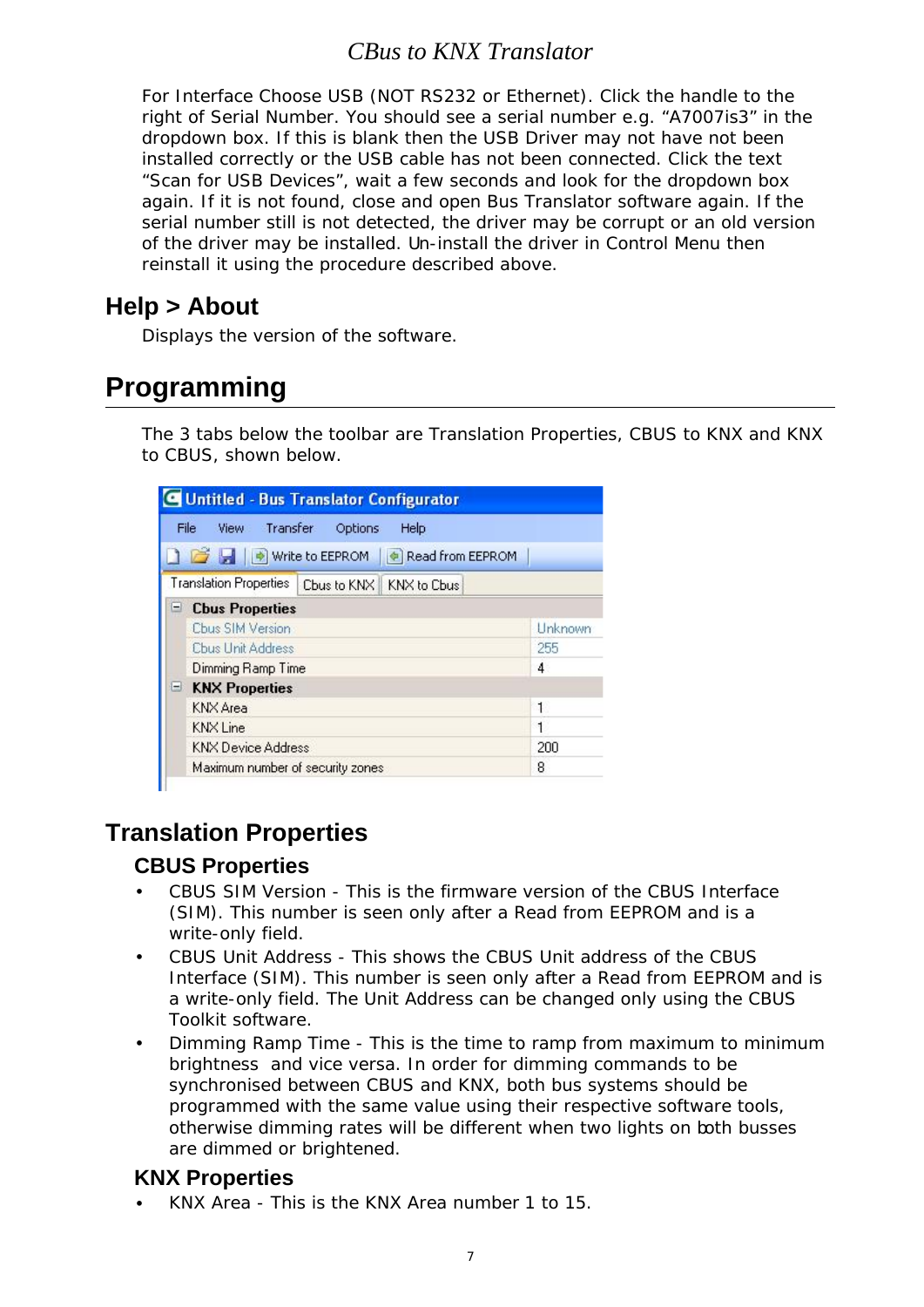- KNX Line This is the KNX Line number 1 to 15.
- KNX Device Address This should be 1 to 255.
- Maximum number of Security Zones This is the number of security zones that should be mapped to a consecutive range of KNX Group addresses, e.g. 1/6/1 to 1/6/64 for 64 zones. The security system is assumed to be on the CBUS Side e.g. Comfort and MinderPro are the best examples of CBUS-enabled security systems.

# **CBUS to KNX**

The screenshot below is an example of the CBUS to KNX page. Each line shows a mapping between a received CBUS telegram and a KNX telegram to be sent to the KNX Bus.

The top menu in the CBUS to KNX screen has the following items;

- Add Group Address Add a CBUS Group address and Application manually to the table.
- Delete Group Address Delete highlighted line from the table.
- Learn Add a received CBUS message Application ID and Group address to the table, instead of "Add group address"
- Reset to Default Clear the CBUS to KNX Table. This does not clear the table in the Bus Translator EEPROM. Write to EEPROM is required.

| <b>File</b><br><b>View</b>    | Transfer                     | Help<br>Options      |                                    |                |   |                               |              |
|-------------------------------|------------------------------|----------------------|------------------------------------|----------------|---|-------------------------------|--------------|
|                               | <b>THE P</b> Write to EEPROM | Read from EEPROM     |                                    |                |   |                               |              |
| <b>Translation Properties</b> | Cbus to KNX                  | KNX to Cbus          |                                    |                |   |                               |              |
| $\odot$                       | Add Group Address            | Delete Group Address | Reset to Default<br>Learn          |                | ы | <b>Chus To Knx Properties</b> |              |
|                               |                              |                      |                                    |                |   | Cbus Application              | Lighting     |
| Cbus Appli                    | Cbus Appli                   | Cbus Group Addr      | KNX Telegram Type                  | KNX Group Addr |   | <b>Cbus Application Id</b>    | 56           |
| Lighting                      | 56<br>56                     |                      | OnOff <sup>1</sup>                 | 0/0/1          |   | Cbus Group Addr               | 1            |
| Lighting<br>Lighting          | 56                           | 2                    | <b>RelativeDim</b><br><b>OnOff</b> | 0/0/2<br>0/0/3 |   | KNX Telegram Ty               | <b>OnOff</b> |
| Lighting                      | 56                           | 3                    | <b>OnOff</b>                       | 0/0/5          |   | KNX Group Addr                | 0/0/1        |
|                               |                              |                      |                                    |                |   | KNX Main Group                | 0            |
|                               |                              |                      |                                    |                |   | KNX MidGroup                  | 0            |
|                               |                              |                      |                                    |                |   | KNX SubGroup                  | 1            |
|                               |                              |                      |                                    |                |   |                               |              |

On the first line, CBUS Lighting Application (application ID 56) with Lighting Group Address 1 is mapped to KNX group address 0/0/1 as a 1-bit telegram or On/Off Type. This means that when a CBUS lighting group 1 on or off message is seen by the CBUS to KNX translator, it will send 1 KNX 1-bit telegram to group address 0/0/1.

On the second line, CBUS Lighting Group address 1 is mapped to KNX group address 0/0/2 as Relative Dimming or 4-bit type of telegram. This means that if a CBUS lighting group address 0/0/1 Ramp to level command is seen by the module, it will send a 4-bit telegram to KNX group address 0/0/2 to ramp to the level. CBUS telegrams have ramp time information but not so for KNX telegrams, This is why the Dimming Ramp Time Parameter in Translation Properties Tab is needed.

#### **Add a CBUS to KNX Group Address**

To add a new CBUS group address to the table, use either "Add Group Address" or "Learn" buttons. "Add Group Address" will manually add a CBUS Group Address and Application on a new line.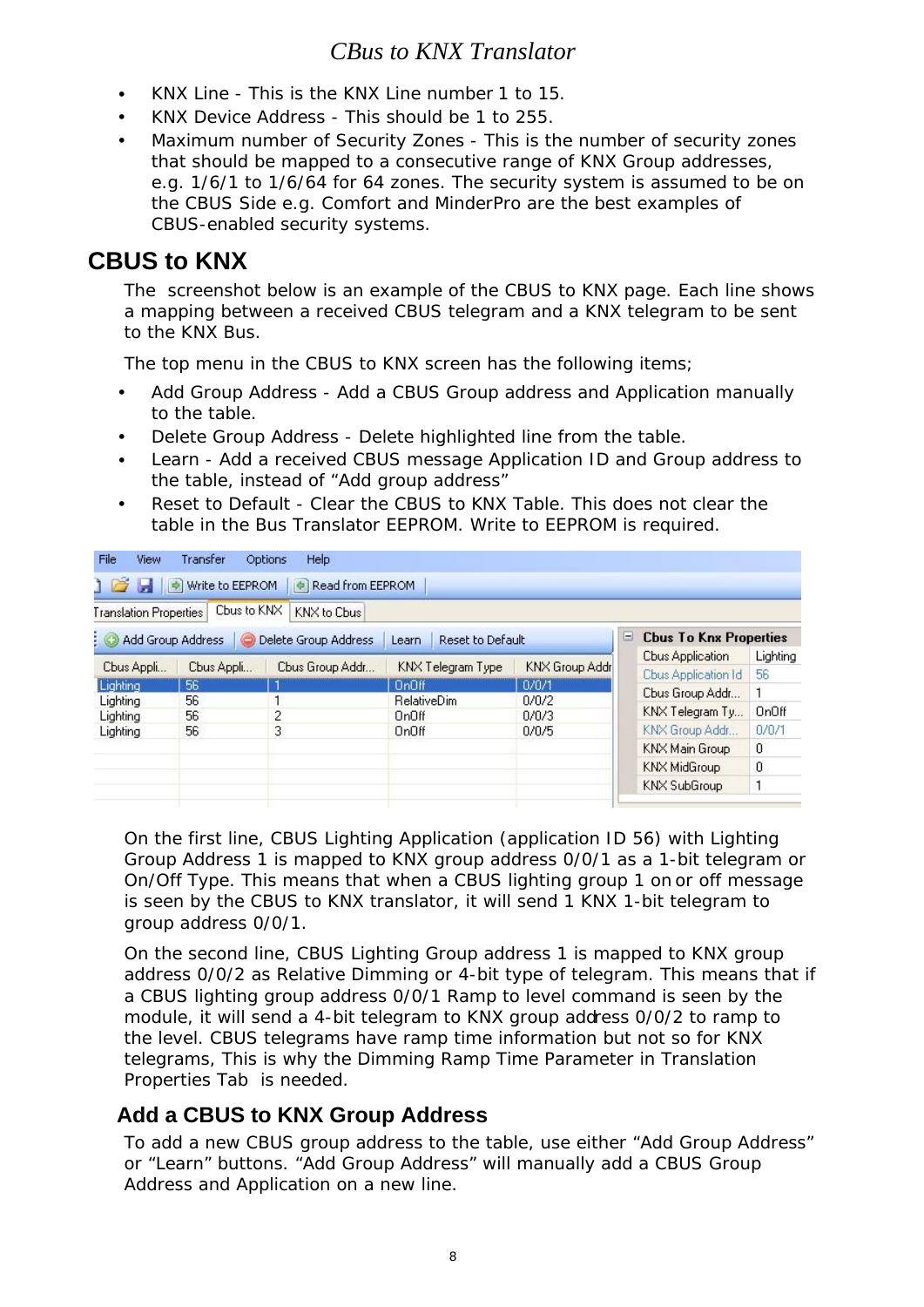| <b>PROM</b>          | Read from EEPROM                  |                                                                                               |                                                                                                                                                         |                                                                                    |  |
|----------------------|-----------------------------------|-----------------------------------------------------------------------------------------------|---------------------------------------------------------------------------------------------------------------------------------------------------------|------------------------------------------------------------------------------------|--|
| to KNX               | KNX to Cbus                       |                                                                                               |                                                                                                                                                         |                                                                                    |  |
| Delete Group Address | Learn                             |                                                                                               | <b>Cbus To Knx Properties</b><br>لتتا                                                                                                                   |                                                                                    |  |
| plication Id         | Cbus Group Address<br>0<br>2<br>3 | KNX Telegram T<br><b>OnOff</b><br><b>OnOff</b><br>RelativeDim<br>OnOff.<br>0 <sub>n</sub> Off | <b>Cbus Application</b><br>Cbus Application Id<br><b>Cbus Group Address</b><br>KNX Telegram Type<br>KNX Group Address<br>KNX Main Group<br>KNX MidGroup | Lighting<br>Zones<br>Lighting<br>Trigger<br>Security<br>Timekeeping<br>Custom<br>π |  |
|                      |                                   |                                                                                               | KNX SubGroup<br><b>Cbus Application</b><br><b>CbusApplication</b>                                                                                       | 0                                                                                  |  |

Select an application from the list; Zones, Lighting, Trigger, Security, Timekeeping, Custom..

The "Learn" button will wait for a CBUS message from CBUS to be detected and will show the received group address and Application ID on a new line.

When the CBUS application and group address have been selected using one of the above methods, you will need to select a KNX Group address and KNX Type.

| Read from EEPROM                    |                       |     |                               |                       |  |
|-------------------------------------|-----------------------|-----|-------------------------------|-----------------------|--|
| KNX to Cbus                         |                       |     |                               |                       |  |
| <b>Group Address</b><br>Learn       |                       | ادا | <b>Cbus To Knx Properties</b> |                       |  |
|                                     |                       |     | <b>Cbus Application</b>       | Lighting              |  |
| $\mathsf{Id}$<br>Cbus Group Address | KNX Telegram T        |     | Cbus Application Id           | 56                    |  |
| 0                                   | OnOff<br><b>OnOff</b> |     | <b>Cbus Group Address</b>     | O                     |  |
| 1                                   | <b>RelativeDim</b>    |     | KNX Telegram Type             | <b>OnOff</b>          |  |
| $\overline{c}$                      | 0n0ff                 |     | KNX Group Address             | D <sub>n</sub> Off    |  |
| 3                                   | OnOff                 |     | KNX Main Group                | <b>RelativeDim</b>    |  |
|                                     |                       |     | KNX MidGroup                  | Time                  |  |
|                                     |                       |     | KNX SubGroup                  | Date<br>FloatingPoint |  |
|                                     |                       |     | <b>KNX Telegram Type</b>      | Scaling               |  |
|                                     |                       |     | _KnxTelegramType              |                       |  |

Select a KNX Telegram Type from the dropdown list which corresponds to the type of CBUS and KNX telegram.

- On/Off means a 1-bit KNX telegram corresponding to a CBUS On/Off message.
- RelativeDim means a 4-bit KNX telegram which corresponds to a CBUS Relative Dimming command.
- Time means a Time KNX telegram corresponding to a CBUS Time message.
- Date means a Date KNX telegram corresponding to a CBUS Date message.
- FloatiingPoint means a KNX Floating Point telegram. The incoming CBUS message has its object value converted to a floating point ("EIS 5") 2-byte telegram.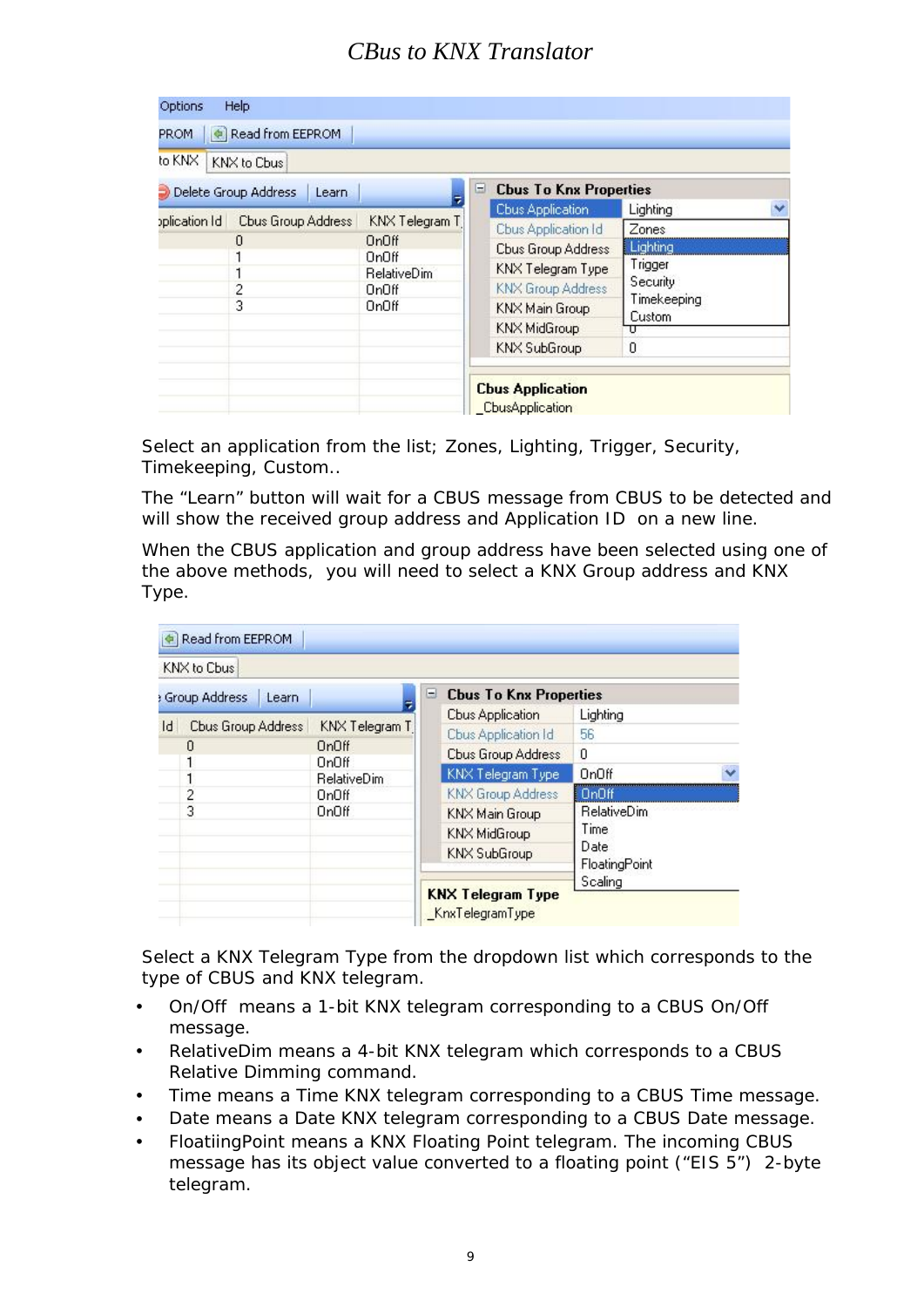Scaling means a the CBUS object value is sent as a KNX 1-byte ("EIS 6") telegram. For example CBUS Lighting application ON value is transmitted to the KNX mapped group address as a 1 byte value of 255, and CBUS Off signal is translated to a 1-byte telegram value of 0

Next enter a KNX Main Group, MidGroup and SubGroup from each pulldown list,

 **You will not be allowed to select a KNX group address which already exists in either the CBUS to KNX or KNX to CBUS Table. However a CBUS Group address/Application can occur more than once in the CBUS to KNX or KNX to CBUS tables. This is because a single CBUS group address may have 1 byte or 1 bit representations while this is not the case for KNX.**

The "Delete Group Address" button will delete a line from the CBUS to KNX table.

# **KNX to CBUS**

The screenshot below shows a typical example of the KNX to CBUS table. Each line shows a mapping between a received KNX telegram and a KNX telegram to be sent to CBUS.

The top menu in the KNX to CBUS screen has the following items;

- Add Group Address Add a KNX Group address in 3-level format manually to the table.
- Delete Group Address Delete highlighted line from the table.
- Learn Add a received KNX Group address to the table, instead of "Add group address"
- Reset to Default Clear the KNX to CBUS Table. This does not clear the table in the Bus Translator EEPROM. Write to EEPROM is required.

|                               | C dimtest - Bus Translator Configurator |                                        |                |                  |                                 |              |
|-------------------------------|-----------------------------------------|----------------------------------------|----------------|------------------|---------------------------------|--------------|
| File<br>View                  | Transfer<br><b>Options</b>              | Help                                   |                |                  |                                 |              |
|                               | → Write to EEPROM                       | $\left  \Phi \right $ Read from EEPROM |                |                  |                                 |              |
| <b>Translation Properties</b> | Cbus to KNX                             | KNX to Cbus                            |                |                  |                                 |              |
| Add Group Address             |                                         | Delete Group Address                   | Learn          | Reset to Default | <b>KnxToCbusProperties</b><br>니 |              |
|                               |                                         |                                        |                |                  | KNX Group Address               | 0/0/6        |
| KNX Group                     | KNX Telegram                            | Cbus Appl                              | Cbus Applicati | Cbus Group /     | KNX Main Group                  | 0            |
| 0/0/4                         | <b>OnOff</b>                            | Lighting                               | 56             | 0                | KNX MidGroup                    | 0            |
| 0/0/6                         | <b>OnOff</b>                            | Lighting                               | 56             | $\overline{2}$   | KNX SubGroup                    | 6            |
| 0/0/17                        | Scaling                                 | Lighting                               | 56             | 1                | KNX Telegram Type               | <b>OnOff</b> |
|                               |                                         |                                        |                |                  | <b>Cbus Application</b>         | Lighting     |
|                               |                                         |                                        |                |                  | Cbus Application Id             | 56           |
|                               |                                         |                                        |                |                  | <b>Cbus Group Address</b>       | 2            |
|                               |                                         |                                        |                |                  | <b>KnxToCbusProperties</b>      |              |

In the 1st line in the above table, a KNX group address 0/0/4 has been defined as On/Off or 1-bit type. It is mapped to a CBUS Lighting application Group address 0.

In the 3rd line, a KNX Group address 0/0/17 defined as "Scaling" is mapped to a CBUS lighting application 1. Scaling type for KNX is a 1 byte value, hence the 1 byte object is mapped as an absolute value in the CBUS lighting application using the RAMP to level command with NO Delay i.e. instantaneous ramp.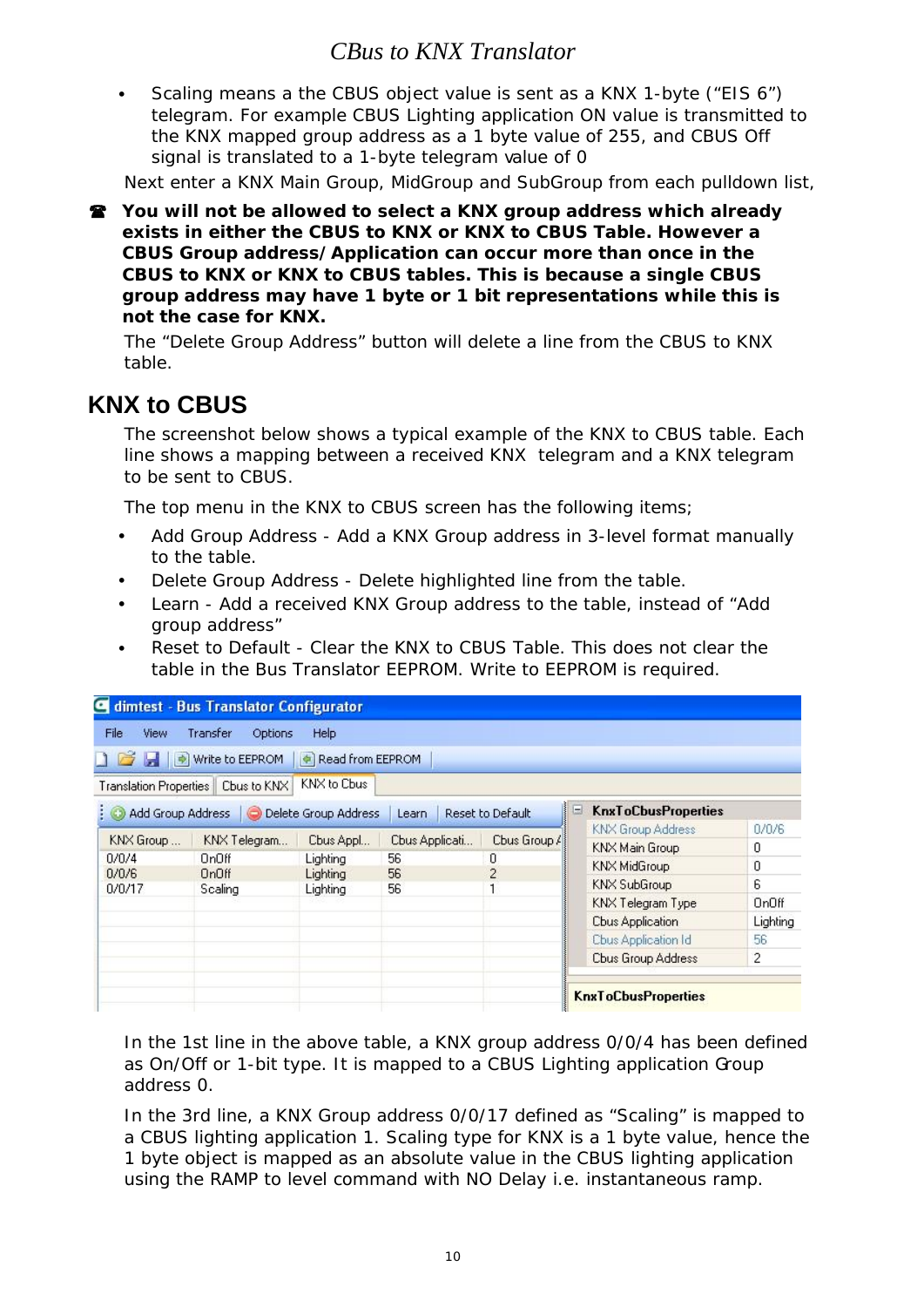If the KNX Telegram type is defined as Relative Dimming or 4-bit, the relative value is translated to a CBUS Lighting application Ramp to Level message.

You can use "Add Group Address" or Learn button to add a KNX group address manually or to add the received group address to the table.

Select a Telegram Type for KNX. Note that the KNX telegram type which has been programmed must be known.

Next map the KNX group address to a CBUS Application and Group address.

 **You will not be allowed to select a KNX group address which already exists in either the CBUS to KNX or KNX to CBUS Table. However a CBUS Group address/Application can occur more than once in the CBUS to KNX or KNX to CBUS tables. This is because a single CBUS group address may have 1 byte or 1 bit representations while this is not the case for KNX.**

# **Write and Read to EEPROM**

After the CBUS to KNX tables have been completed, you must do a WRITE to EEPROM. Before doing so ensure that the Options > Settings USB port has been set correctly as described in an earlier section.

READ from EEPROM reads the programmed configuration from the CBUS to KNX translator to the screen.

# **Dimming Group Addresses**

This section explains how to configure dimming between CBUS and KNX group addresses. It is possible to have a CBUS button dim KNX lights as well as CBUS lights, and also the converse, i.e. a KNX button dim CBUS and KNX lights.

It is necessary to understand how CBUS and KNX dimming works and the differences between them

### **Dimming in CBUS**

When a CBUS button programmed for dimming by press and hold is pressed and held longer than a short press, a RAMP to 100% or 0% with DELAY message is sent to the dimmer. There is a RAMP time associated with the message from the switch, which is the time taken to ramp full scale i.e. 0 to 100% or 100% to 0%. This starts the ramp from the current level. When the button is released, the button sends an Instantaneous Ramp to Level command to the dimmer group address. Note that the CBUS switch does NOT send a stop dimming command, unlike a KNX button.

The button may also be programmed for on and off, in which case it sends an on or off message to the dimmer.

There is only one group address in CBUS which is associated with the dimming and on/off actions. CBUS Dimmers and Relays do not send feedback status

#### **Dimming in KNX**

When a KNX dimmer button is pressed longer than a short press, a 4 -bit relative dimming command to 100% or 0% is sent to the dimmer. Unlike CBUS the telegram from the switch does not contain a ramp time - this has been programmed in the dimmer using ETS. Hence there is no information in a KNX telegram regarding the ramp time which the CBUS message can use.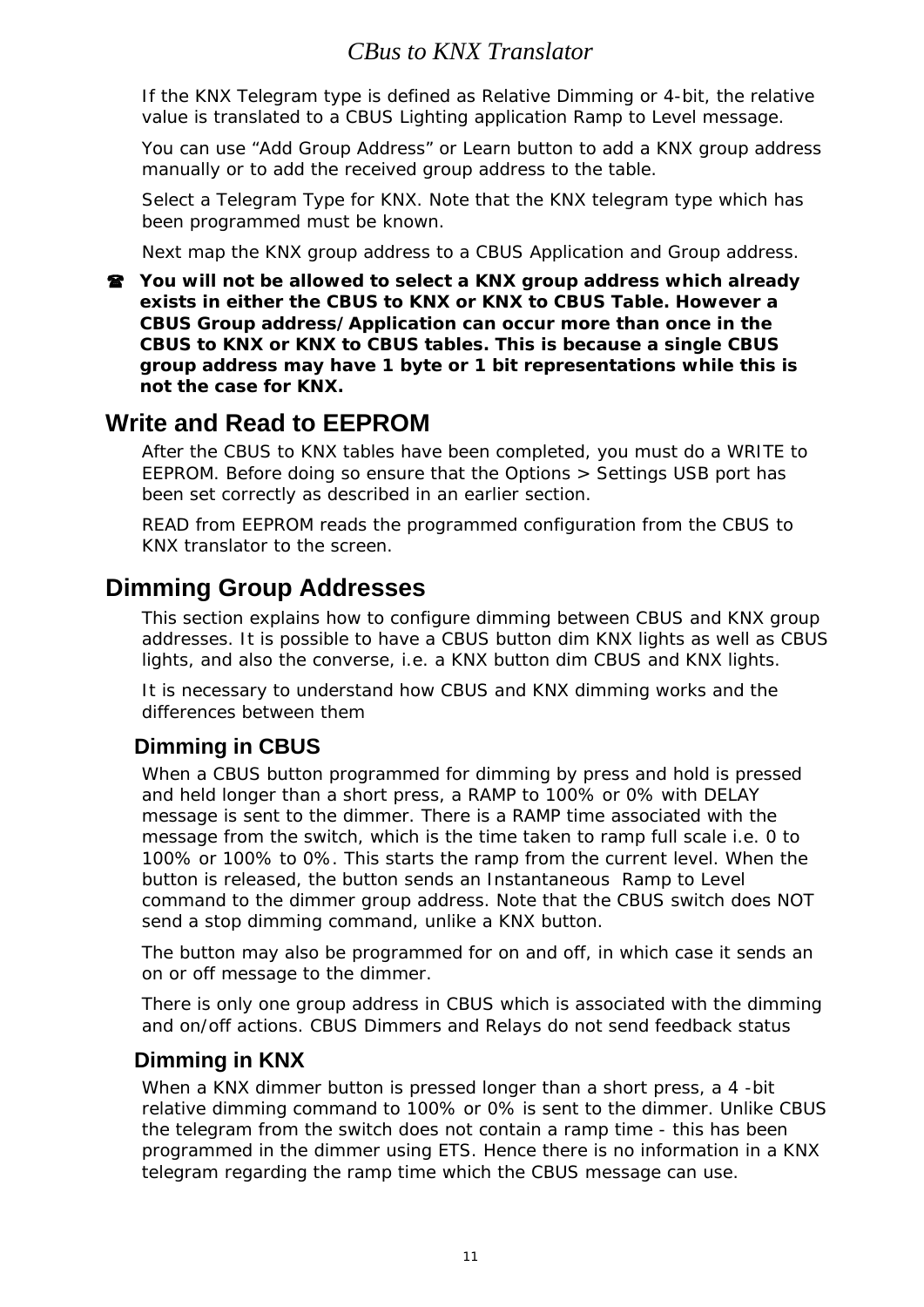When the KNX button which has been pressed and held is then released, a STOP dimming telegram is sent to the KNX dimmer. The KNX dimmer may then send a telegram on a different feedback group address as a 1 byte telegram with the final value of the dimming level. Note that in KNX it is not the switch but the dimmer which sends the absolute level. If the device is programmed for ON/OFF using a short press then the 1-bit telegram will have a different group address from the dimming group address unlike the case with CBUS. The Dimmer also sends the feedback group address on a different 1-bit group address than the command and the 4-bit dimming group address.

#### **CBUS to KNX Dimming**

This section explains how to use a CBUS switch to control a KNX Dimmer.

When the CBUS dimmer button is pressed the CBUS ramp to full scale message is translated to a 4-bit brighten or dimming to 100% or 0% KNX message. The CBUS lighting group address should be mapped to a KNX 4-bit group address.

When the button is released, the CBUS button sends an immediate ramp (i.e. with no ramp time) to level to KNX. This will send a Stop dimming command to the 4-bit relative dimming group address so the KNX dimmer will stop at the last level. The dimmer may send a 1 byte feedback value. This can be mapped in the KNX to CBUS screen to the sending CBUS group address as 1 byte (scaling); however take note that the absolute value sent by the KNX dimmer may not be the same value stored at the CBUS switch, due to different dimming rates. This effect may be seen if the CBUS switch controls both a CBUS Dimmer and a KNX dimmer. Hence this situation is best avoided.

If the CBUS button is programmed to switch the light on and off the CBUS group address is mapped to a different KNX 1-bit group address on the dimmer. In this case a single CBUS group address is mapped to a 1-bit group address, a 4-bit group address and a 1-byte group address on KNX. This is why duplicate CBUS group addresses are allowed but not for KNX.

The diagram below shows how a CBUS switch can control a KNX dimmer.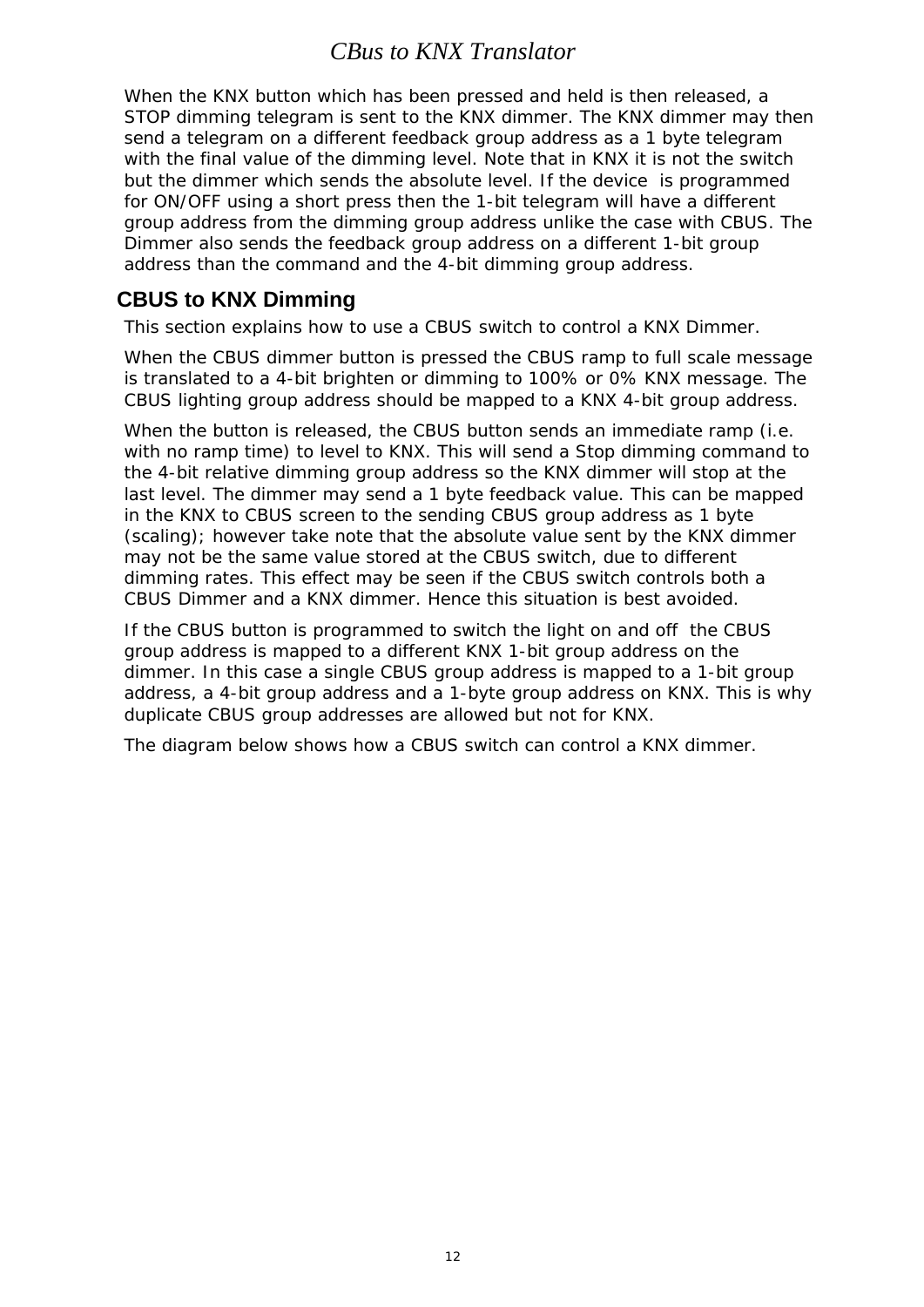

#### **CBUS to KNX Dimming**

#### **KNX to CBUS Dimming**

This section explains how to use a KNX switch to control a CBUS Dimmer. When the KNX dimmer button is pressed the KNX ramp to full scale 4-bit telegram is translated to a RAMP to 100% or 0% CBUS message. A STOP dimming message from KNX is translated to STOP dimming command on CBUS when the KNX button is released. The KNX lighting 4-bit group address is mapped to a CBUS Lighting application group address.

The KNX switch does not control the dimming rate, as this is programmed in the dimmer for KNX. This is where the Dimming Ramp Time in Properties is used. The command to CBUS will use the Dimming Ramp time so the CBUS dimmer will ramp with the specified Ramp Time. A KNX switch can dim a KNX dimmer as well as a CBUS Dimmer if the dim ramp time in CBUS matches the ramp time programmed in KNX

The CBUS dimmer will not send a feedback status back to KNX.

1-bit group address, a 4-bit group address and a 1-byte group address on KNX can be mapped to a single CBUS group address. This is why duplicate CBUS group addresses are allowed but not for KNX.

The diagram below illustrates how a KNX switch can control a CBUS dimmer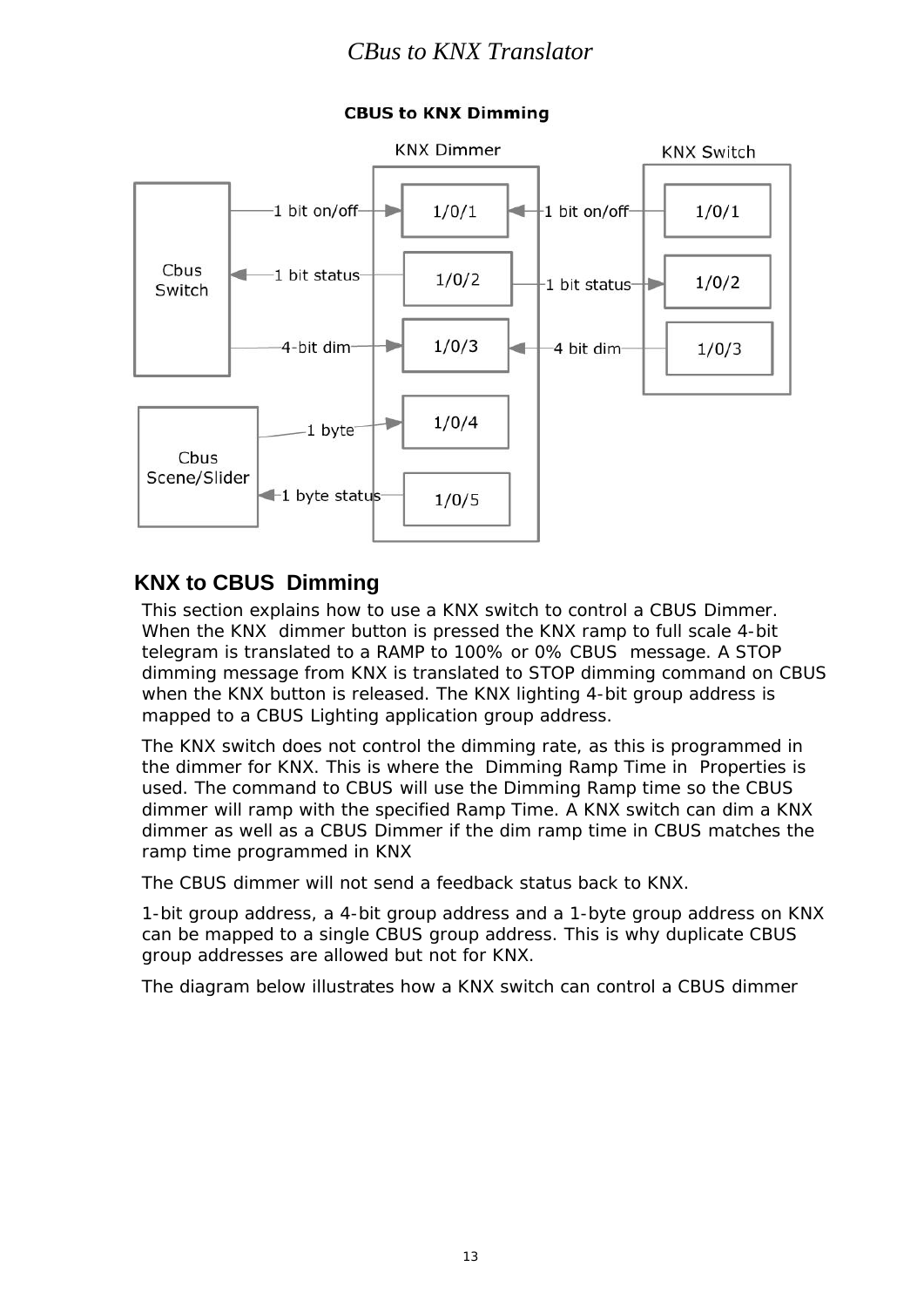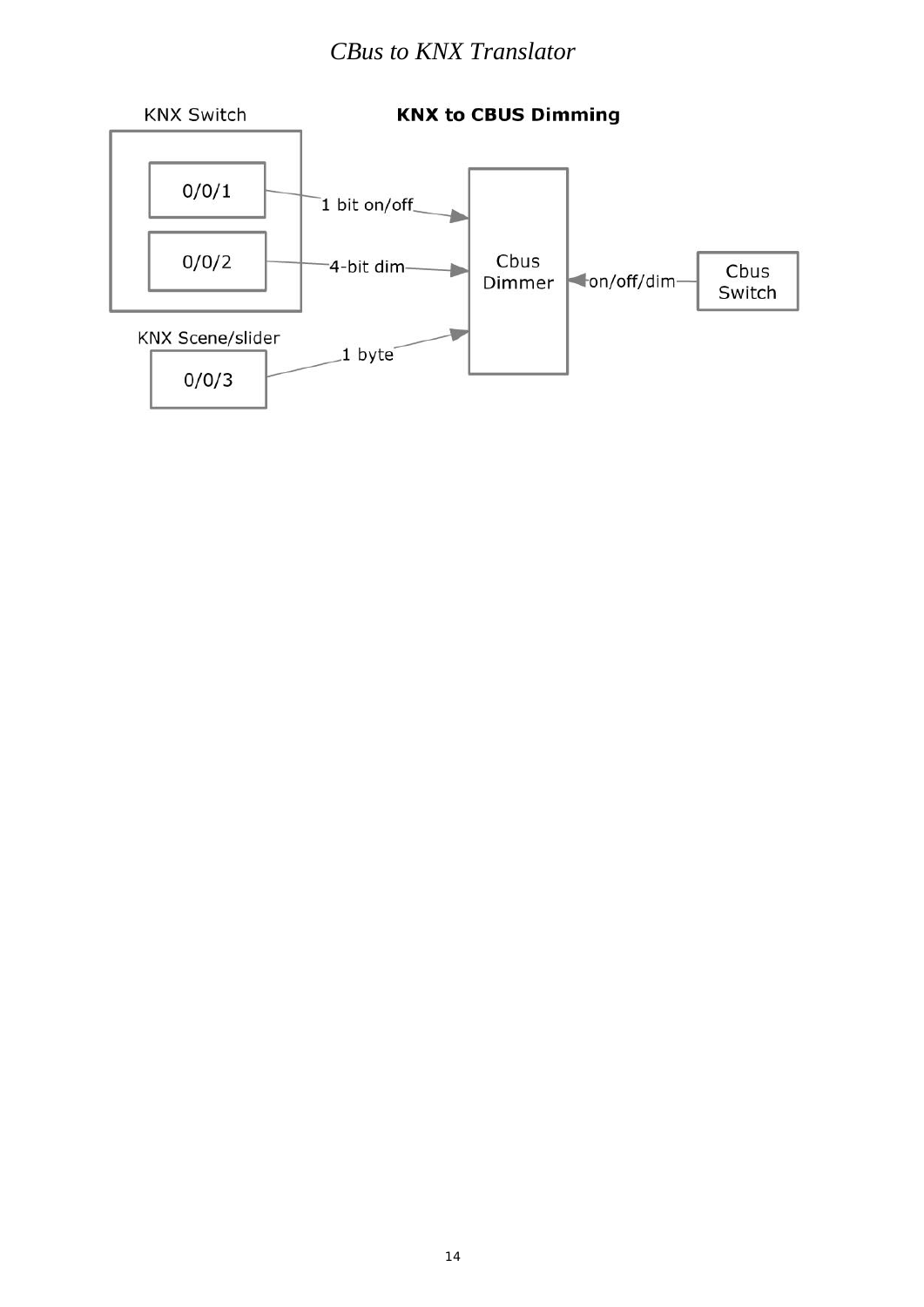# **SECTION 4 FIRMWARE UPGRADING**

The firmware of the CBUS to KNX Translator can be upgraded. Firmware upgrading may be done to introduce new features or fix bugs in exiting firmware. This can be done using the Bus Translator software.

# **Firmware Upgrading Procedure**

The firmware file has the extension .cbf which is an encoded binary file, e.g. Cbusknx1\_00.cbf. The firmware file can be downloaded from http://www.cytech.biz/product\_details.php?item\_id=332

Unzip the cbf file after download.

- 1 Run the Bus Translator software.
- 2 Specify the USB connection and serial number in Options > Settings as described earlier for connection to the module.
- 3 Select Transfer > Upgrade Firmware.
- 4 A window to select the file will open. Browse to the folder containing the cbusknx cbf file and press OK
- 5 The firmware upgrade will start. A progress window shall appear showing the progress of the upgrade. This process takes less than 1 minute
- **DO NOT interrupt the firmware upgrade, disconnect power or reset the CBUS to KNX module during the procedure. If there is any error, immediately attempt the upgrade procedure again as described above. After the upgrade is completed the module will reset itself and the indicator LEDs will behave as described earlier in this document.**